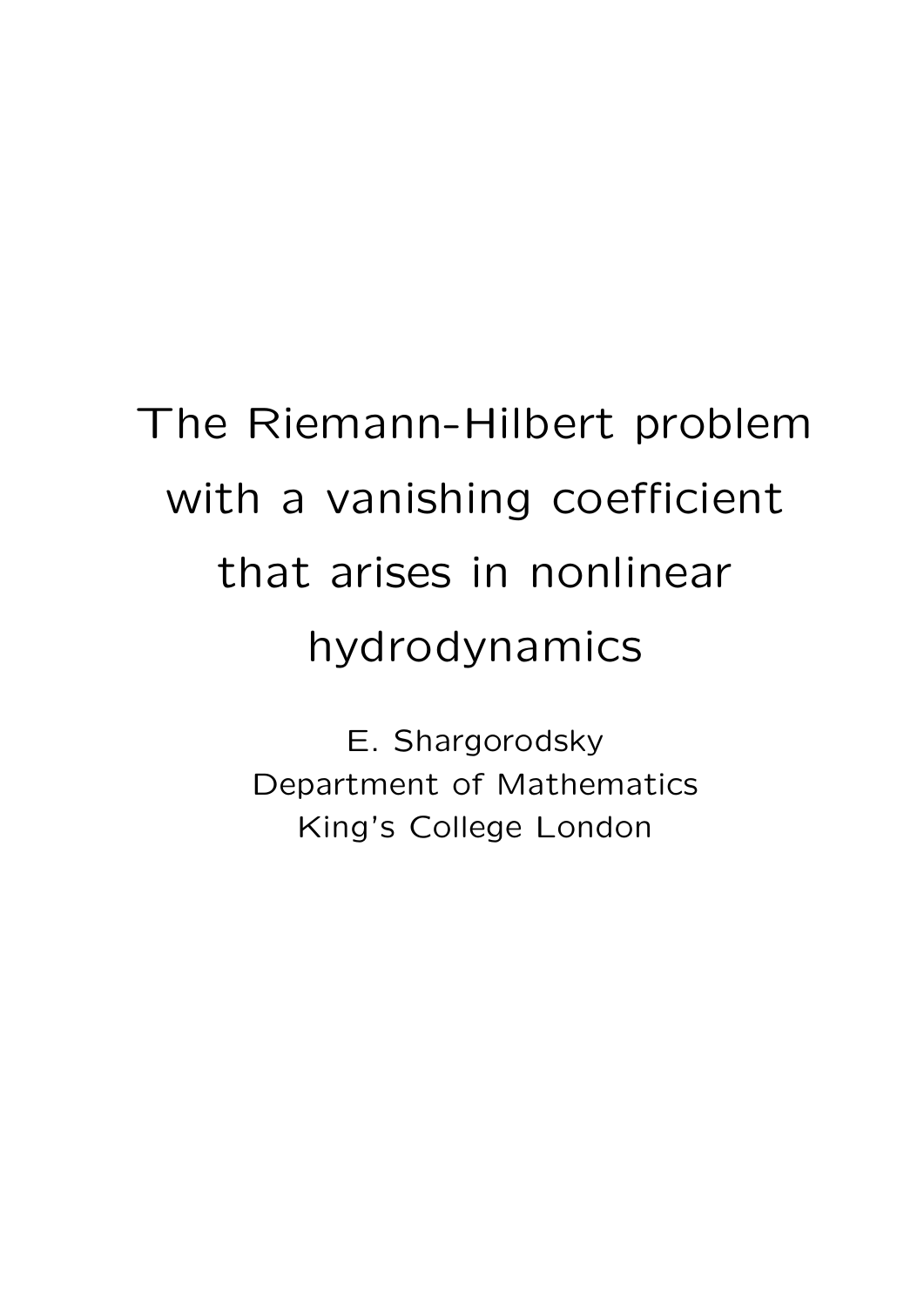## Motivation

Variational theory of Stokes waves: it is very important to know whether or not every solution  $w$  of the equation

$$
Cw' = \lambda \{ w + wCw' + C(ww') \}, \quad \lambda > 0 \quad (1)
$$

satisfies the Bernoulli constant-pressure condition

$$
(1 - 2\lambda w)\{w'^2 + (1 + Cw')^2\} = 1
$$
 a.e.

Here  $\mathcal{C}u$  denotes the periodic Hilbert transform of a  $2\pi$ -periodic function  $u : \mathbb{R} \to \mathbb{R}$ :

$$
\mathcal{C}u(x) = \frac{1}{2\pi} \int_{-\pi}^{\pi} u(y) \cot \frac{x-y}{2} dy.
$$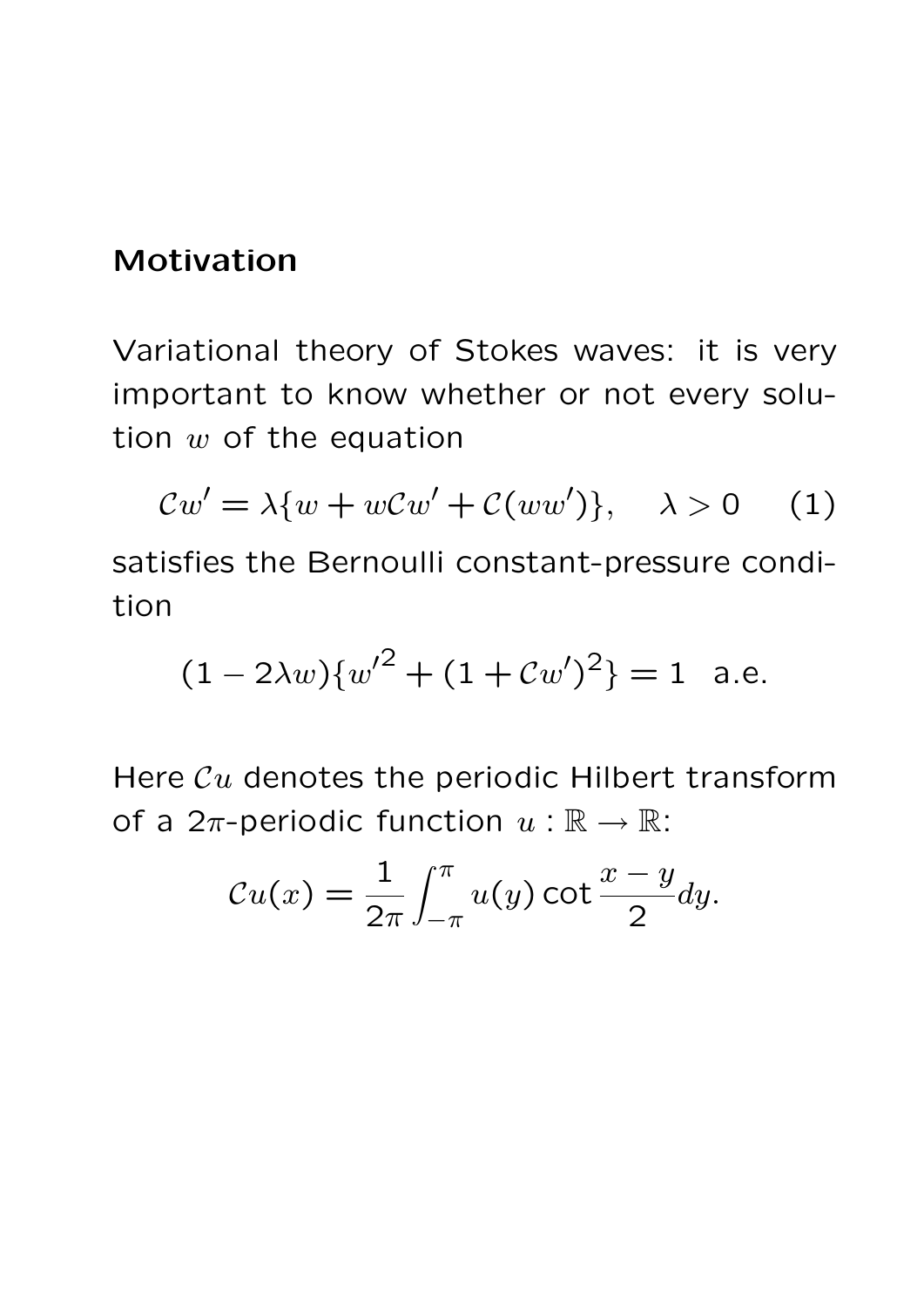J.F. Toland (2000):

a solution  $w$  of  $(1)$  satisfies the Bernoulli constantpressure condition if and only if  $1 - 2\lambda w \ge 0$ ;

(1) is equivalent to a nonlinear Riemann-Hilbert problem with the coefficient  $1 - 2\lambda w$ .

Aim: Show that the nonlinear Riemann-Hilbert problem does not have solutions such that  $1 - 2\lambda w$  changes sign.

It is sufficient to show that if  $1 - 2\lambda w$  changes sign, then the corresponding linear Riemann-Hilbert problem does not have nontrivial solutions.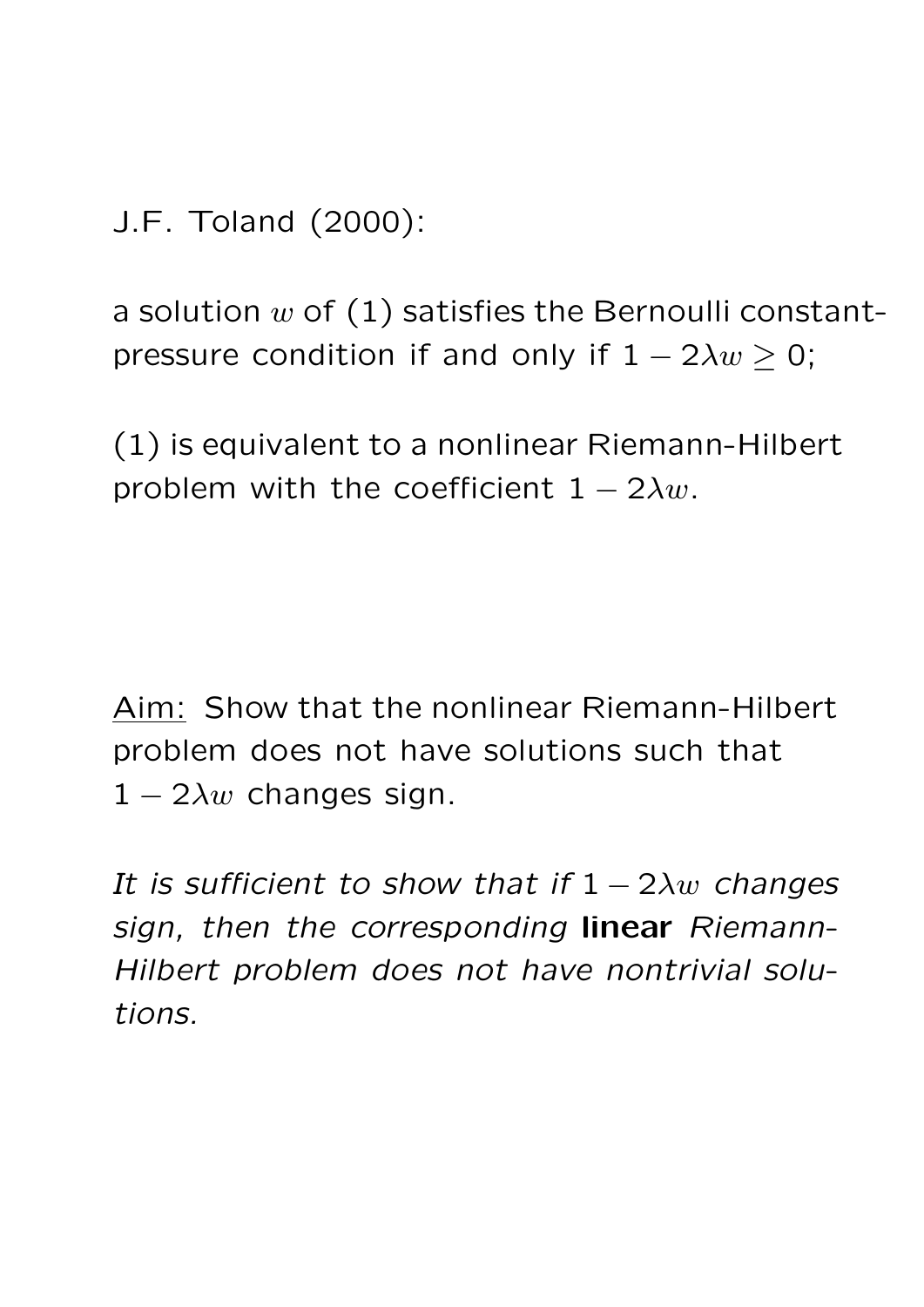## Hardy classes

Let  $D$  be the unit disc centred at 0 in the complex plane C. For any holomorphic function  $f: \mathbb{D} \to \mathbb{C}$ , let

$$
||f||_p := \sup_{r \in (0,1)} \left( \int_0^{2\pi} |f(re^{it})|^p dt \right)^{1/p}, \quad p < \infty,
$$
  

$$
||f||_{\infty} := \sup_{|\zeta| < 1} |f(\zeta)|.
$$

The Hardy class  $H^p = H^p(\mathbb{D})$  is the set of all such functions f with  $||f||_p < \infty$ .

For any  $f \in H^p$ ,  $f^*(t) := \lim_{r \to 1} f(re^{it})$  is well defined for almost all  $t \in \mathbb{R}$  and

 $||f^*||_{L_p([0,2\pi])} = ||f||_p.$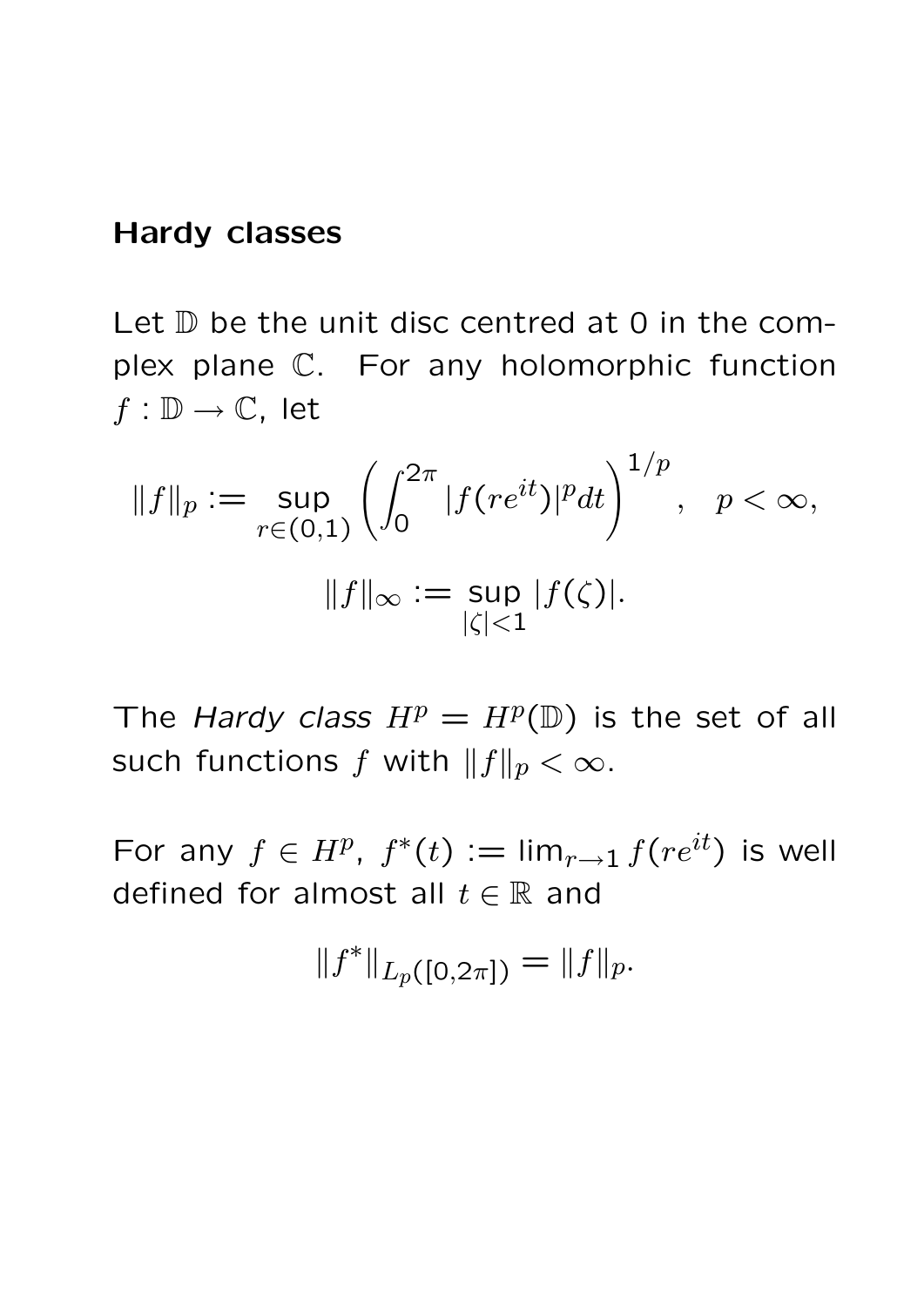Linear Riemann-Hilbert problem (homogeneous):

Find  $\varphi, \psi \in H^p$  such that

$$
\varphi^* = a \,\overline{\psi^*},\tag{2}
$$

where  $a : \mathbb{R} \to \mathbb{C}$  is a given  $2\pi$ -periodic continuous function.

(Connection with Stokes waves:  $a = 1 - 2\lambda w$ .)

Let  $\rho(t)$  denote the distance from  $t \in \mathbb{R}$  to the set of zeros of a:

 $\rho(t) := \text{dist}(t, \mathcal{N}), \quad \mathcal{N} := \{x \in \mathbb{R} \mid a(x) = 0\}.$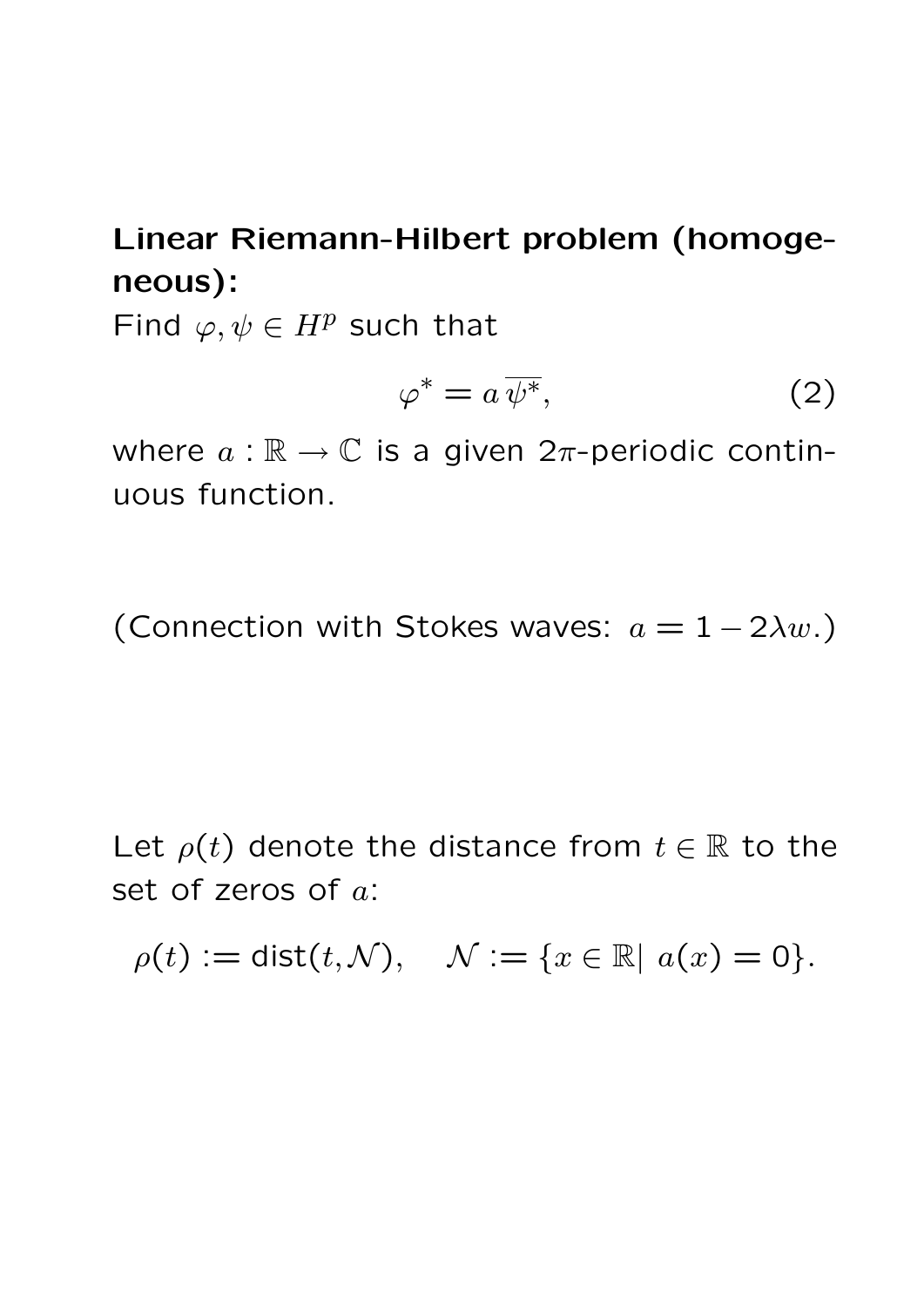Theorem. (ES & J.F. Toland) Suppose  $1 \leq$  $p \leq \infty$ ,  $0 \leq \mu \leq 1$ ,  $a : \mathbb{R} \to \mathbb{R}$  is continuous and

 $|a(t)| \leq \text{const }\rho(t)^{\mu}$  for all  $t \in \mathbb{R}$ .

Then the Riemann-Hilbert problem (2) has no nontrivial solutions  $\varphi, \psi \in H^p$  if

$$
p \ge 2/\mu. \tag{3}
$$

Suppose additionally that a changes sign. Then (2) has no nontrivial solutions  $\varphi, \psi \in H^p$  if

$$
p \ge \frac{2}{1+\mu}.\tag{4}
$$

Both inequalities (3), (4) are sharp: there are many cases where nontrivial solutions exist for any smaller value of  $p$ .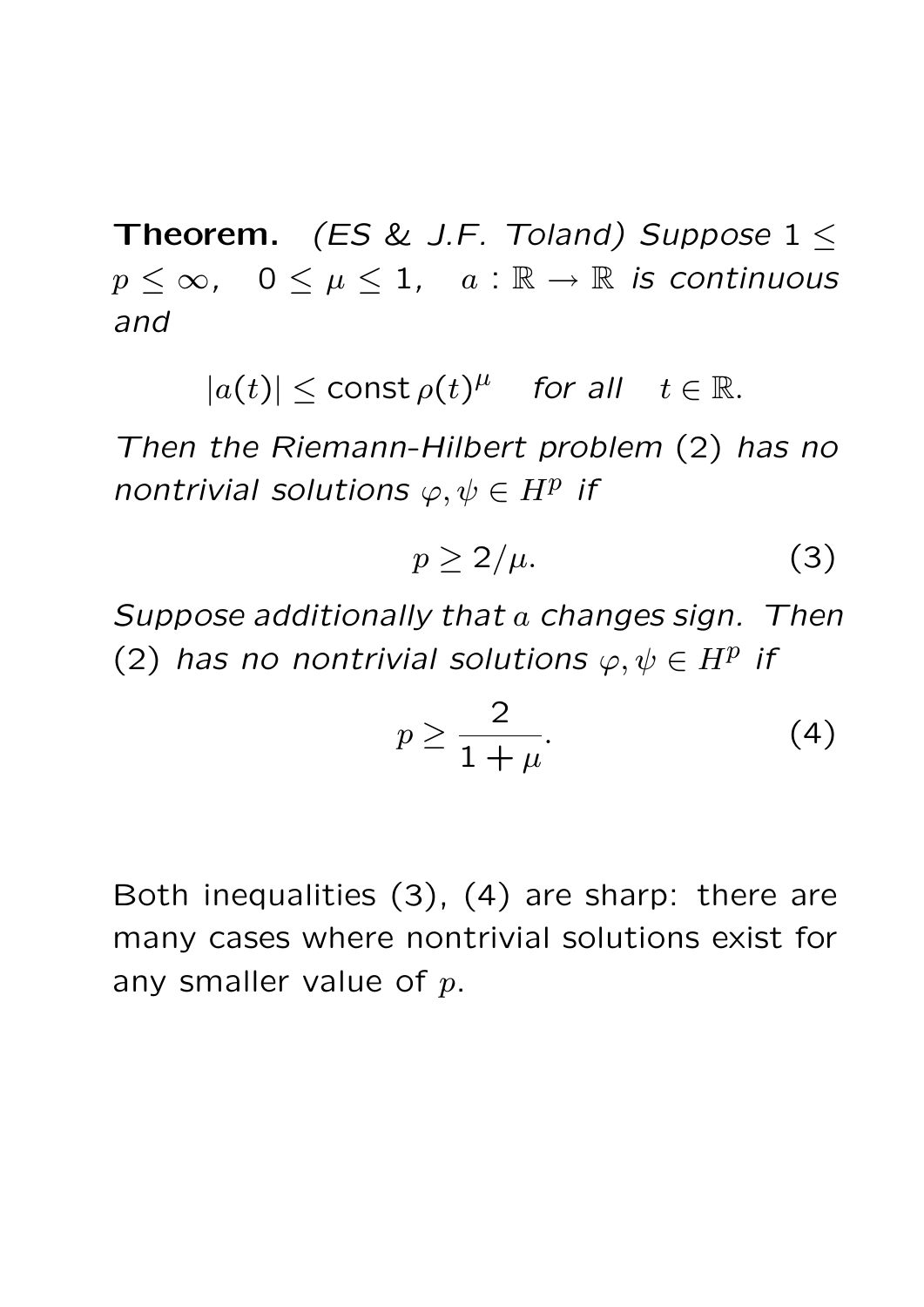J. Virtanen (2004): If the values of  $a$  belong to two rays and the angle between them equals  $\gamma \in [0, \pi]$ , then the Riemann-Hilbert problem (2) has no nontrivial solutions  $\varphi, \psi \in H^p$  if

$$
p > \frac{2}{\frac{\gamma}{\pi} + \mu},
$$

and the constant in the right-hand side is sharp.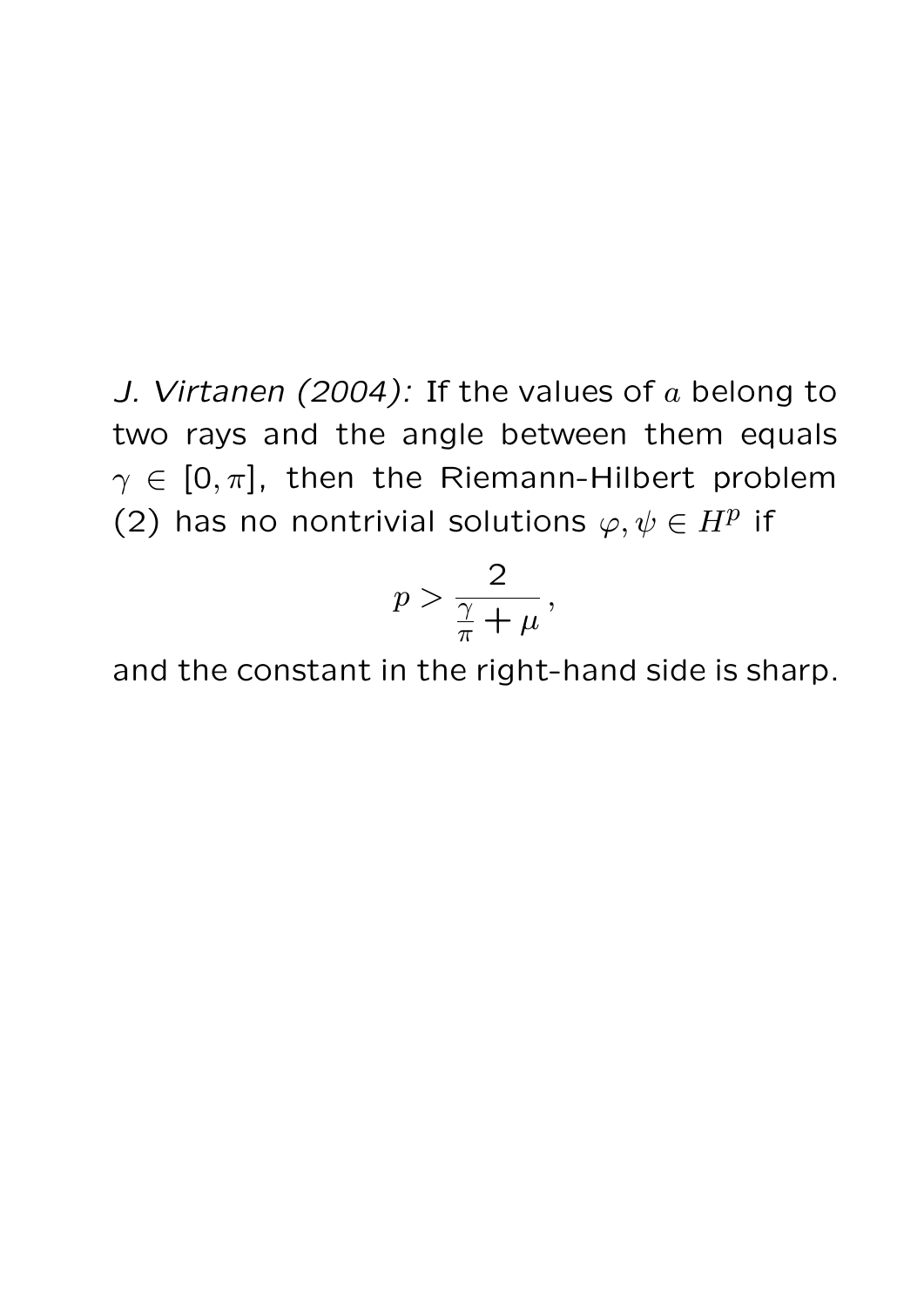**Definition.** We say that  $f : \mathbb{R} \to \mathbb{R}$  is nonoscillating on  $E \subset \mathbb{R}$  if the limits

> lim  $E\ni x \rightarrow t-0$  $f(x)$ , lim  $E \ni x \rightarrow t+0$  $f(x)$

exist, the former for all t such that  $(t-\varepsilon, t) \cap E \neq 0$  $\emptyset$  for any  $\varepsilon > 0$  and the latter for all t such that  $(t, t + \varepsilon) \cap E \neq \emptyset$  for any  $\varepsilon > 0$ .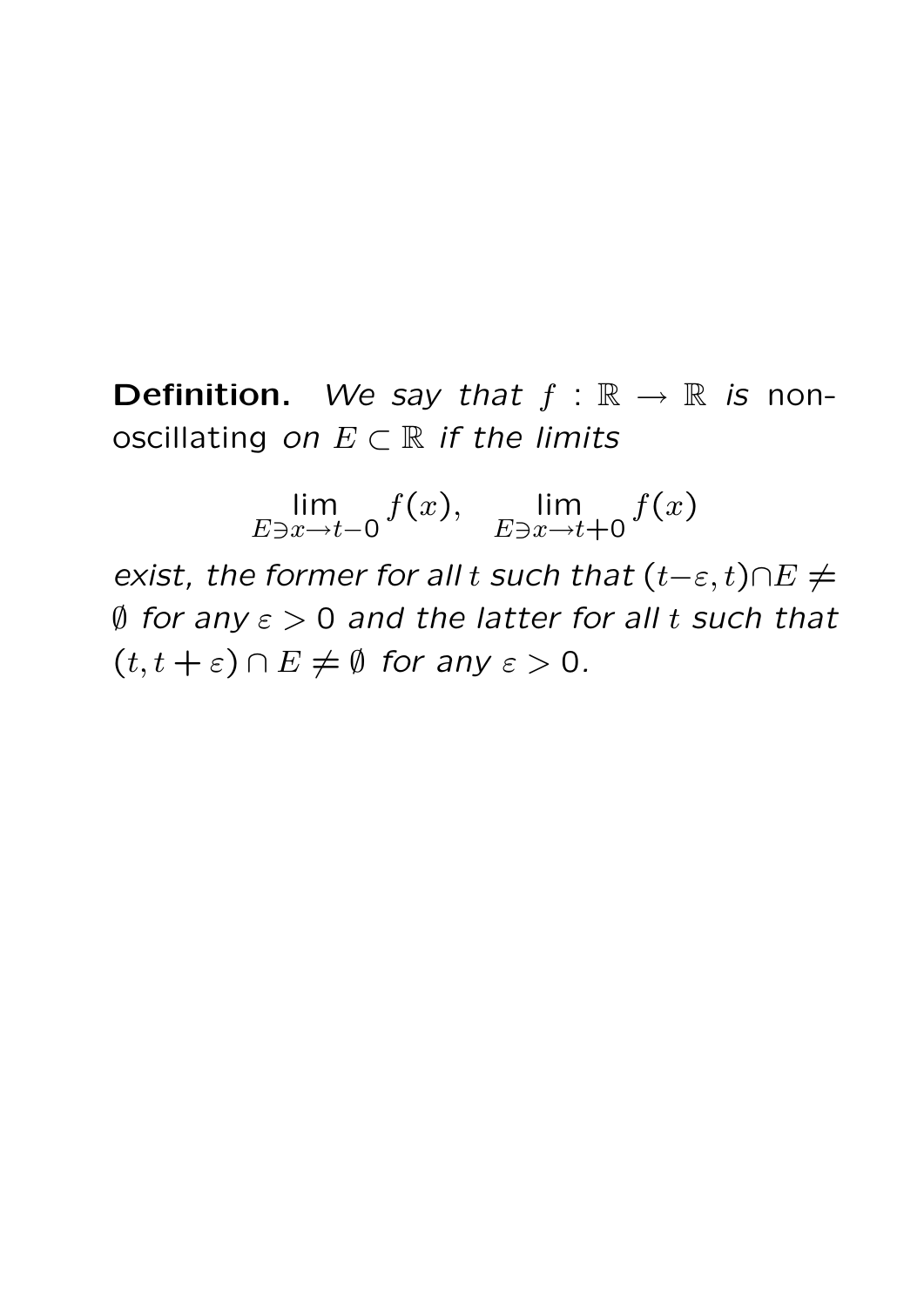Let

 $S_0 = \{z \in \mathbb{C} \setminus \{0\} | -\alpha \leq \arg z \leq \alpha\},\$ 

where  $\alpha \in [0, \pi)$ . Suppose  $a : \mathbb{R} \to S_0 \cup \{0\}$  and let

 $E_0 := a^{-1}(S_0) = \{x \in \mathbb{R} \mid a(x) \in S_0\} = \mathbb{R} \setminus \mathcal{N}.$  $E_0$  is an open set of full measure.

**Theorem.** (ES & J. Virtanen) Let  $1 < p <$  $\infty$  and let  $a : \mathbb{R} \to S_0 \cup \{0\}$  be a 2π-periodic continuous function such that

 $|a(t)| \leq$  const  $\rho(t)^{\mu}$  for all  $t \in \mathbb{R}$ 

with

$$
\frac{2}{p} + \frac{2\alpha}{\pi} < \mu. \tag{5}
$$

Then the Riemann-Hilbert problem (2) has no nontrivial solutions  $\varphi, \psi \in H^p$  provided that arg a is non-oscillating on  $E_0$  or  $\mu \leq 2$ .

The condition (5) is sharp.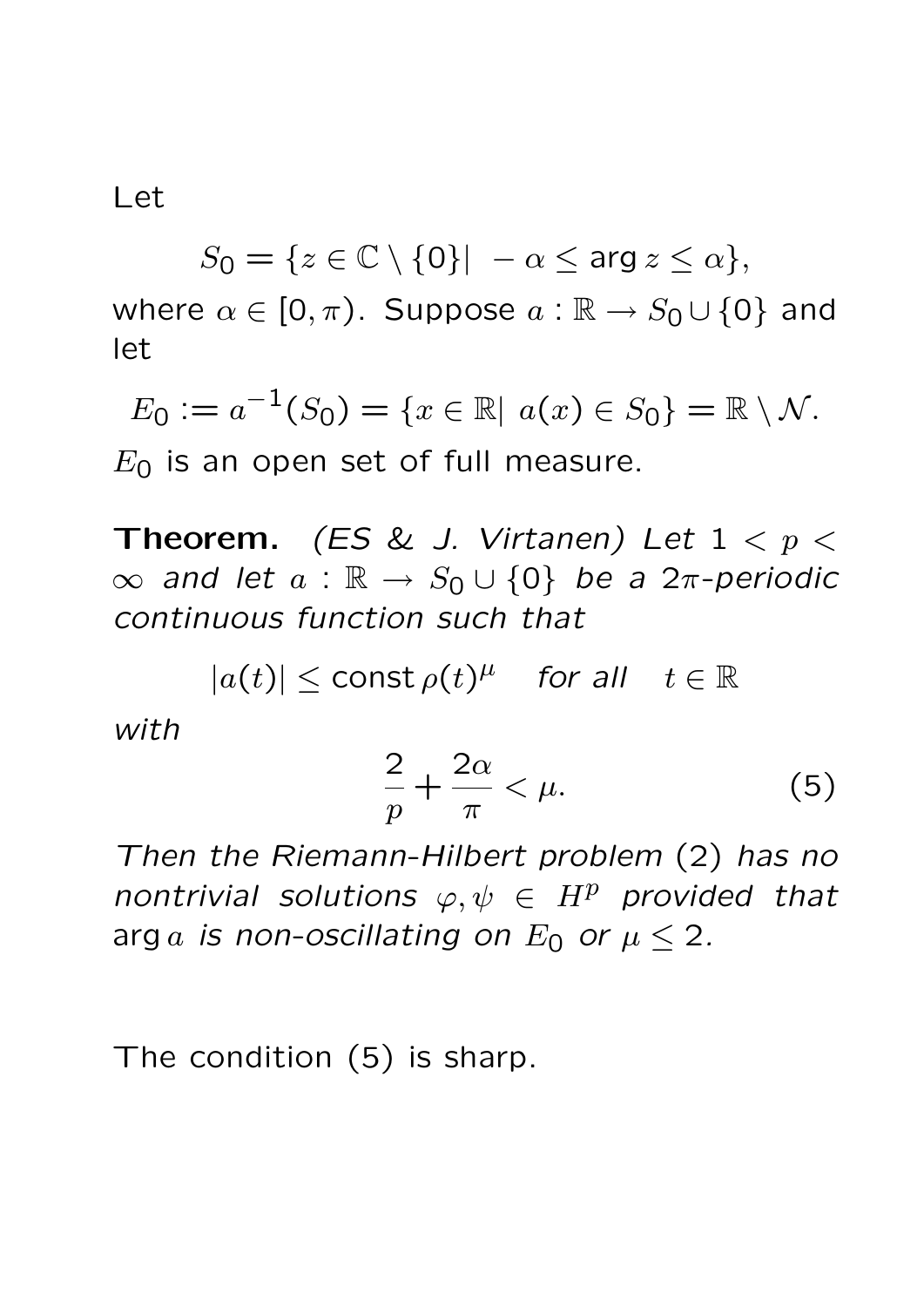Let  $S_l = \{z \in \mathbb{C} \setminus \{0\} | \alpha_l \le \arg z \le \beta_l \}, \quad l = 0, 1$ and  $0 \leq \alpha_0 \leq \beta_0 < \alpha_1 \leq \beta_1 < 2\pi$ . Suppose  $a : \mathbb{R} \to S_0 \cup S_1 \cup \{0\}$  and let

$$
E_0 = \{x \in \mathbb{R} | \ a(x) \in S_0\},
$$
  

$$
E_1 = \{x \in \mathbb{R} | \ a(x) \in S_1\}.
$$

 $E_0$  and  $E_1$  are open sets.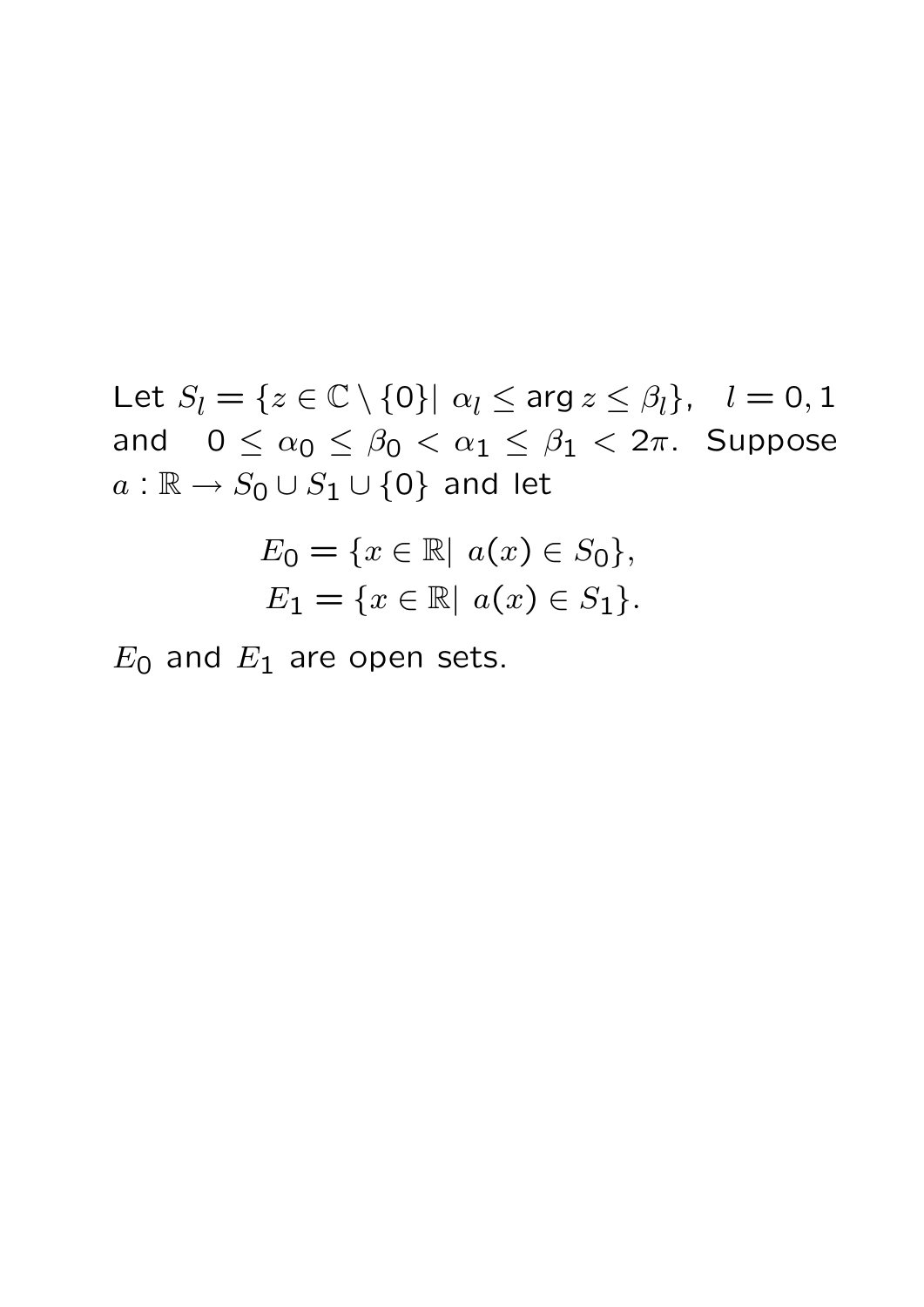**Theorem.** (ES & J. Virtanen) Let  $1 < p <$  $\infty$ ,  $\mu > 0$ ,  $\alpha : \mathbb{R} \to S_0 \cup S_1 \cup \{0\}$  be a  $2\pi$ -periodic continuous function such that

 $|a(t)| \leq$  const  $\rho(t)^{\mu}$  for all  $t \in \mathbb{R}$ and let  $0 < |E_l \cap [0, 2\pi]| < 2\pi$ . If

$$
p > \max\left\{\frac{2}{\mu + \frac{\alpha_1 - \beta_0}{\pi}}, \frac{2}{\mu + \frac{2\pi - \beta_1 - \alpha_0}{\pi}}\right\}
$$

$$
= \frac{2}{\mu + \frac{\min\{\alpha_1 - \beta_0, 2\pi - (\beta_1 - \alpha_0)\}}{\pi}}, \quad (6)
$$

then the Riemann-Hilbert problem (2) has no nontrivial solutions  $\varphi, \psi \in H^p$  provided that arg  $a$  is non-oscillating on  $E_l$ ,  $l=0,1$  or

$$
\mu \le \min \left\{ \frac{\alpha_1 - \alpha_0}{\pi}, \ \frac{\beta_1 - \beta_0}{\pi} \right\}.
$$

The condition (6) is sharp.

Question: can one drop the non-oscillation condition in the above theorems?